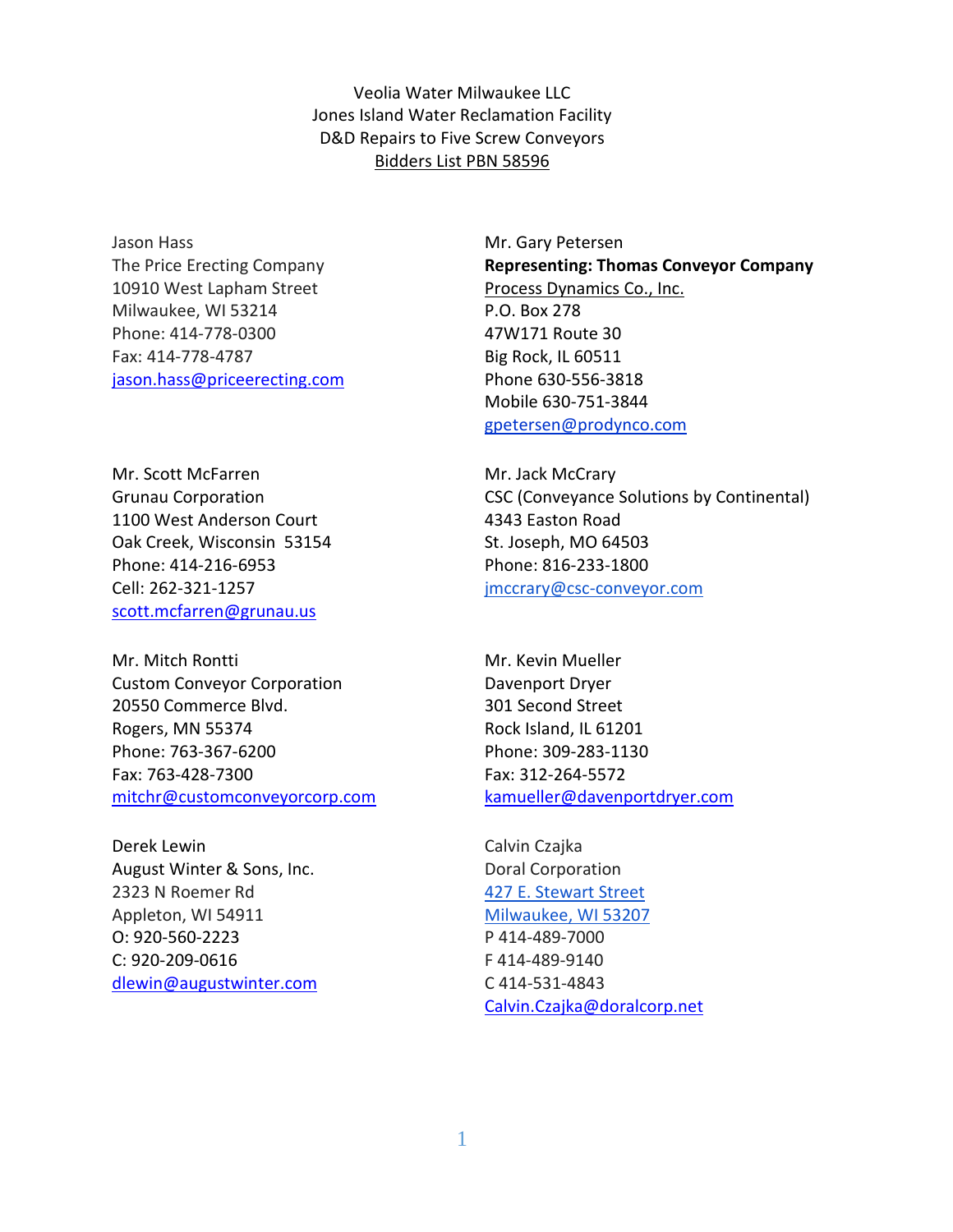Veolia Water Milwaukee LLC Jones Island Water Reclamation Facility D&D Repairs to Five Screw Conveyors Bidders List PBN 58596

Ms. Krista Perry Industrial Kiln & Dryer Group 4112 Williams Avenue Fort Payne, Al 35967 Office: 877-316-6140 ext. 1401 Cell: 502-220-8886 krista@industrialkiln.com

Roland Schneider/John Wood F.H. Paschen, S.N. Nielson 5515 N. East River Road Chicago, IL 60656 Phone: 773-444-3474 Fax: 773-714-0883 rschneider@fhpaschen.com john.m.wood@comcast.net

Mike Zieman Grunau Company, Inc. 1100 W Anderson Court Oak Creek, WI 53154 p 414.216.6850 c 414.406.9463 f 414.768.5757 mike.zieman@grunau.us

Michael Harrison Kurz Industrial Solutions 15755 W Rogers Drive New Berlin WI 53151 (262) 899-0712 Cell mharrison@kurz.com

John Berardi Sales Director Industrial Construction & Associates Direct: 262.884.0661 ext.105 Cell: 262.994.0650 jberardi@ica-contractors.com

Calvin Czajka Doral Corporation 427 E. Stewart Street Milwaukee, WI 53207 P 414-489-7000 F 414-489-9140 C 414-531-4843 Calvin.Czajka@doralcorp.net

Marty Cole Grunau Company, Inc. 1100 W Anderson Court Oak Creek, WI 53154 c 651-328-4207 f 414.768.5757 marty.cole@grunau.us

Don Gary WAM Group 1300 Triad Blvd. Fort Worth, TX 76131 T: 817-232-2678 F: 817-232-2676 dong@waminc.com